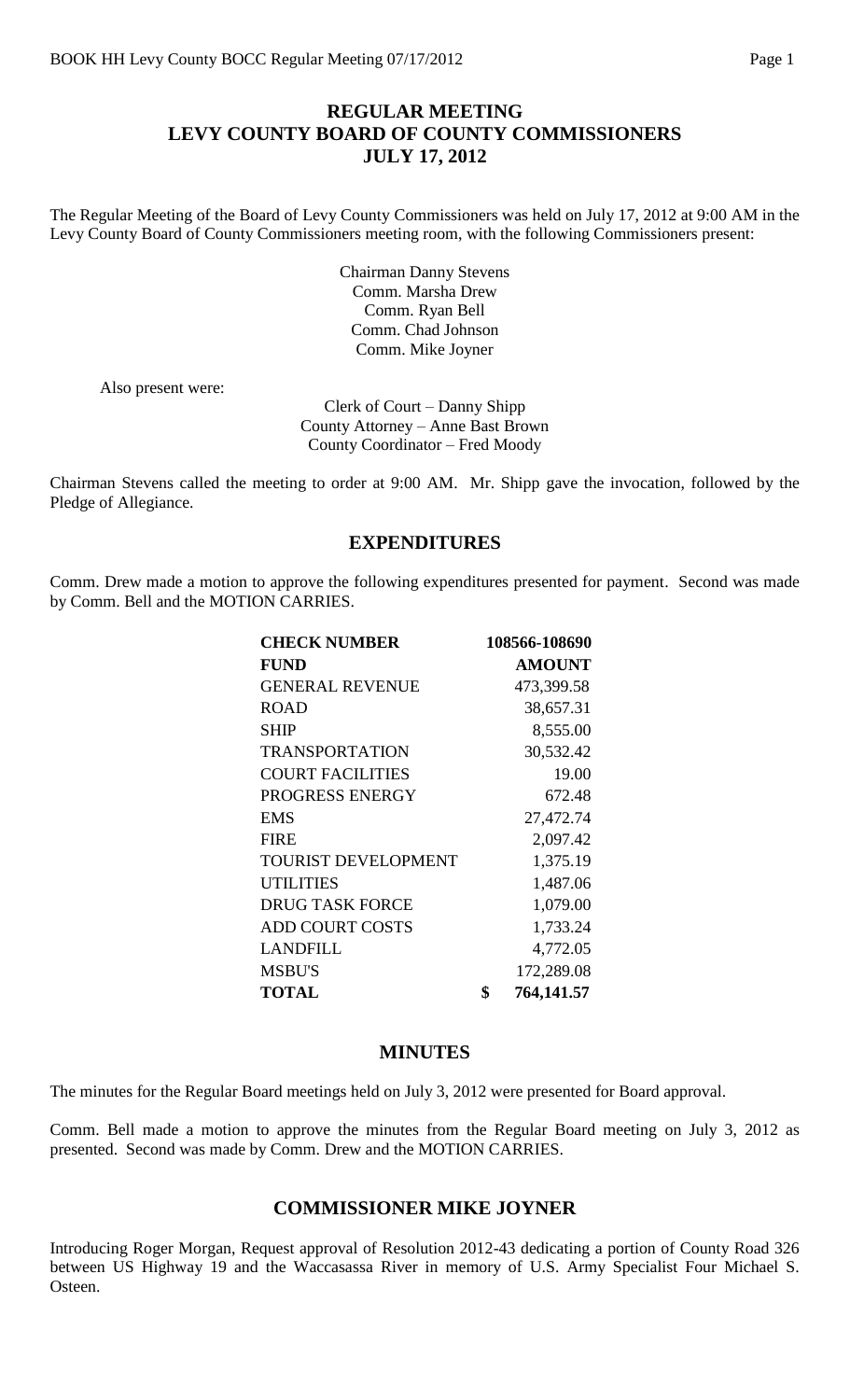Comm. Joyner introduces Roger Morgan who spoke to the Board requesting approval of Resolution 2012-43 dedicating a portion of CR 326 between US 19 and the Waccasassa River in memory of U.S. Army Specialist Four Michael S. Osteen.

Comm. Joyner made a motion to approve Resolution 2012-43 as presented. Second was made by Comm. Drew and the MOTION CARRIES.

#### **SUWANNEE RIVER FAIR**

Loran Brookins, President, Suwannee River Youth Fair Requests funds to pay building fees for the new fair building.

Mr. Brookins requested from the Board a contribution of \$3,000 toward the cost of building fees for the construction of the new Suwannee River Fair building. Gilchrist County and Dixie County have agreed to each pay the same amount as Levy County.

After discussion, Comm. Bell made a motion to approve \$3,100 from the Commissioners Recreation Fund for building fees associated with construction of the Suwannee River Fair building as requested. Second was made by Comm. Johnson and the MOTION CARRIES.

## **GOETHE STATE FOREST**

Bobby Cahal

Presenting a Public Notice for a Public Meeting on the 10 Year Management Plan for Goethe State Forest.

Mr. Cahal announced the dates of an upcoming public meeting and a public hearing on the 10 year management plan for Goethe State Forest. The first Public Meeting and Public Hearing will be held at the Levy County School Board Office on Wednesday, August  $8<sup>th</sup>$  at 6:30 P.M. and on August 9<sup>th</sup> at 1:00 P.M. there will be a Public Meeting at Goethe State Forest Headquarters. The purpose of the first meeting is to solicit comments on the future management of Goethe State Forest over the next 10 years. The meeting on the second day is to allow the Management Plan Advisory Group to review the comments from the public.

## **LEVY COUNTY SHERIFF'S DEPARTMENT**

Johnny Smith, Sheriff

Request ratification of the grant application for Byrne Memorial JAG Grant Program, Drug Task Force Unit. (\$48,644)

Sheriff Smith requested Board approval to ratify the grant application for the Byrne Memorial JAG Grant Program, Drug Task Force Unit in the amount of \$48,644.

Comm. Drew made a motion to ratify the grant application for the Byrne Memorial JAG Grant Program, Drug Task Force Unit as requested. Second was made by Comm. Bell and the MOTION CARRIES.

### **NATURE COAST BUSINESS DEVELOPMENT COUNCIL**

David Pieklik, Executive Director Presenting regular scheduled progress report.

Mr. Pieklik gave a progress report to the Board of the Nature Coast Business Development Council.

Renate Cannon and Chuck Tillman both asked questions and were answered by Mr. Pieklik.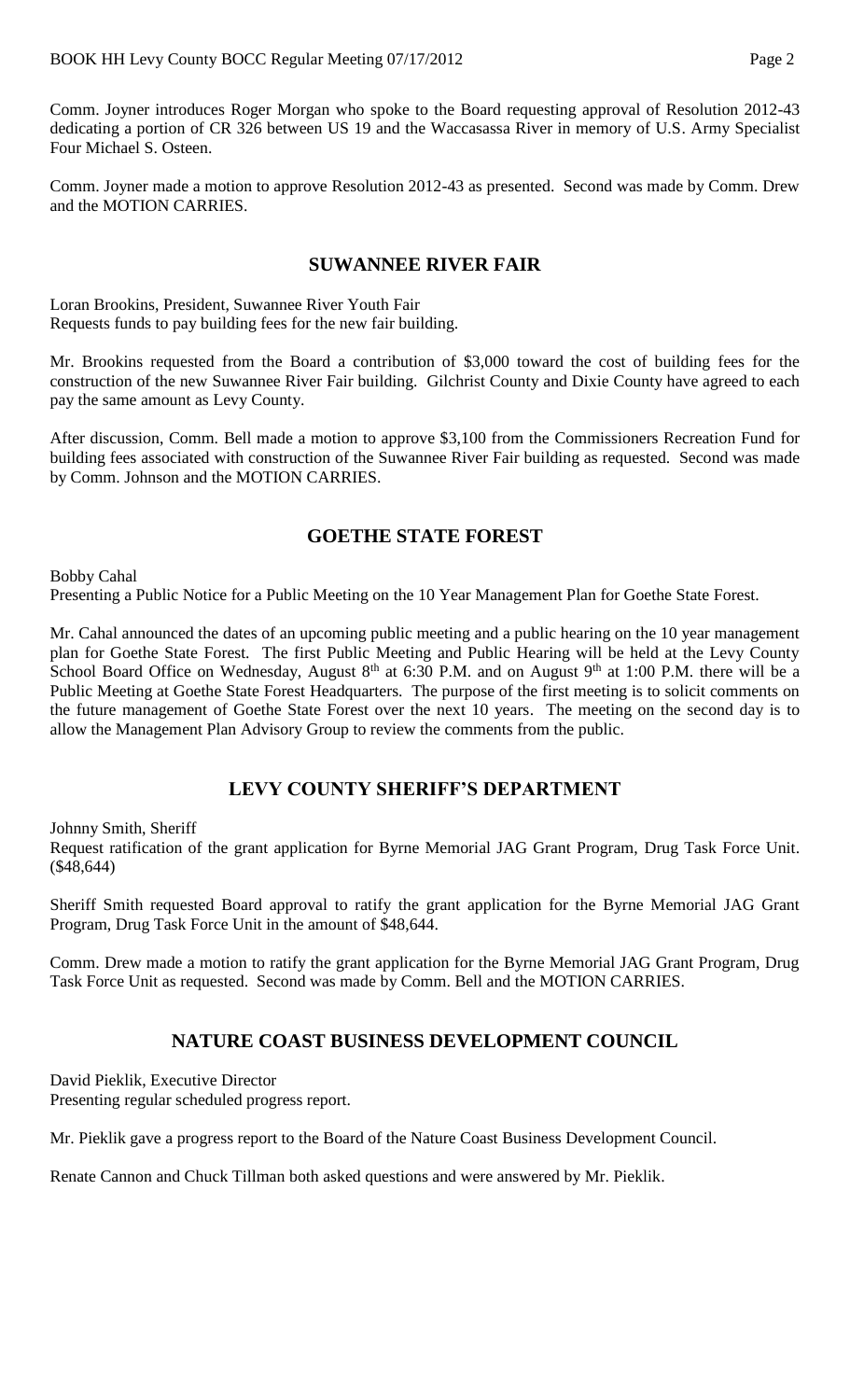# **DEPARTMENT REPORTS**

### **COUNTY COORDINATOR**

Fred Moody

A. Request permission to close the street on election night; request from Supervisor of Elections, Connie Asbell.

Mr. Moody requested on behalf of Connie Asbell, Supervisor of Elections Board approval to close Court Street on election night.

Comm. Johnson made a motion to approve the closure of Court Street on election night as requested. Second was made by Comm. Drew and the MOTION CARRIES.

B. Request approval of Resolution 2012-40, a Resolution of the BOCC of Levy County, Florida providing verification of election to withdraw from the Public Risk Management of Florida – Health Trust.

Mr. Moody requested Board approval of Resolution 2012-40 which would provide verification of election to withdraw from the Public Risk Management of Florida – Health Trust.

Comm. Bell made a motion to approve Resolution 2012-40 as presented. Second was made by Comm. Drew and the MOTION CARRIES.

C. Request approval of Proposed Agreement with Brown & Brown AND Risk Management Associates, Inc., d/b/a Public Risk Insurance Agency for Agent of Record/Broker Services for Employee Benefits/Placement and Administration of Employee Group Health, Vision, Dental and Life Insurance Benefits.

Mr. Moody requested Board approval of the proposed Agreement with Brown & Brown and Risk Management Associates, Inc. d/b/a Public Risk Insurance Agency for Agent of Record/Broker Services.

Comm. Drew made a motion to approve the proposed Agreement with Brown & Brown and Risk Management Associates, Inc. d/b/a Public Risk Insurance Agency for Agent of Record/Broker Services as requested. Second was made by Comm. Johnson and the MOTION CARRIES. Comm. Bell votes NO.

### **EMERGENCY MANAGEMENT**

Mark S. Johnson, Director

A. Request to accept the Emergency Management Preparedness & Assistance (EMPA) Agreement.

Mr. Johnson requested Board acceptance of the Emergency Preparedness & Assistance Agreement in the amount of \$105,806. The agreement period runs from July 1, 2012 to June 30, 2013.

Comm. Drew made a motion to accept the EMPA Agreement as presented. Second was made by Comm. Bell and the MOTION CARRIES.

B. Request to accept the Emergency Management Performance Grant (EMPG) Agreement.

Mr. Johnson requested Board acceptance of the Emergency Management Performance Grant (EMPG) Agreement in the amount of \$58,348. The agreement period runs from July 1, 2012 to June 30, 2013.

Comm. Drew made a motion to accept the EMPG Agreement as presented. Second was made by Comm. Bell and the MOTION CARRIES.

C. Request to accept the Modification #1 to the State Homeland Security Grant Program (SHSGP) Agreement.

Mr. Johnson requested Board acceptance of Modification #1 to the State Homeland Security Grant Program (SHSGP) Agreement which will extend the ending date to July 31, 2012.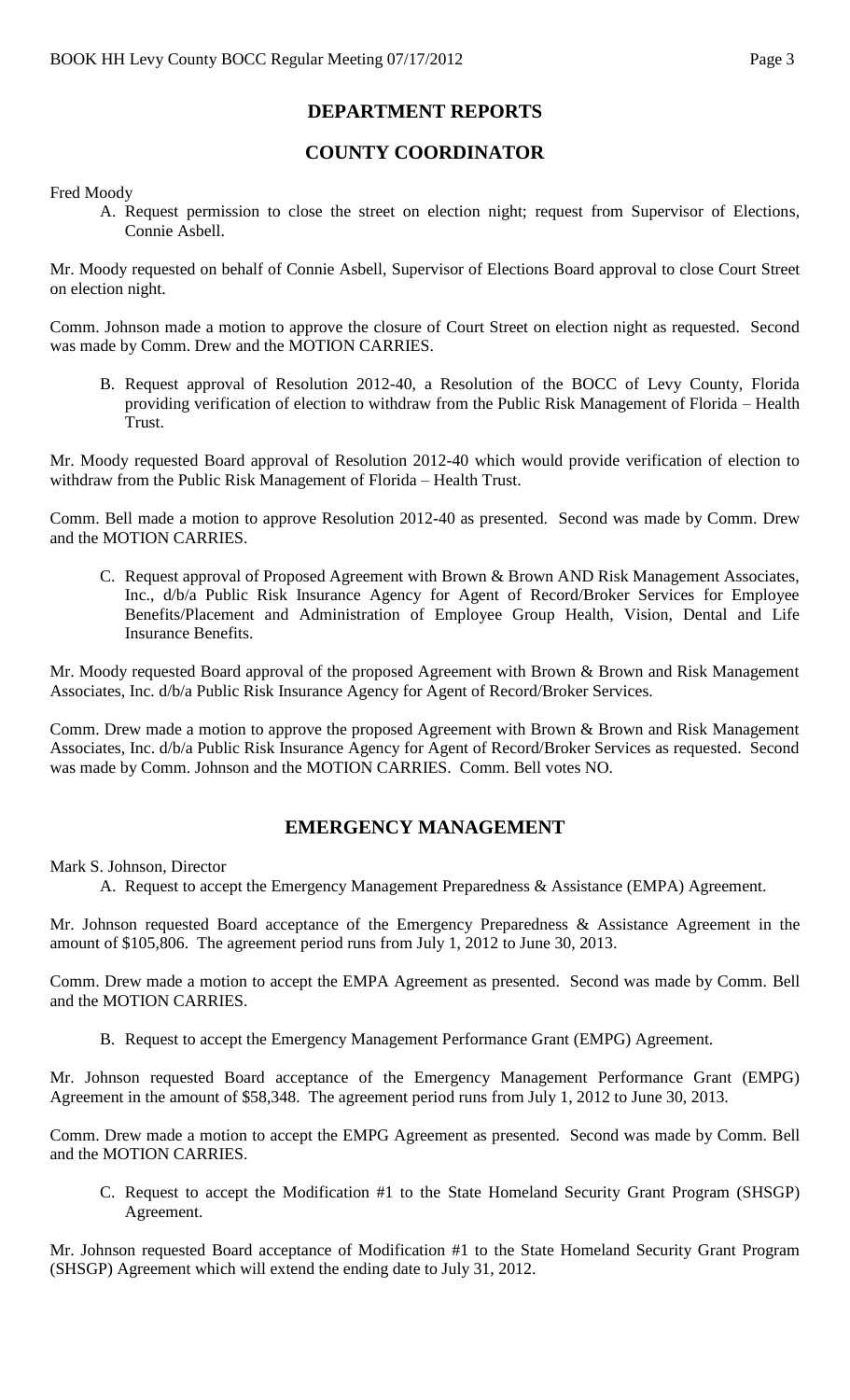Comm. Drew made a motion to accept Modification #1 to the SHSGP Agreement as presented. Second was made by Comm. Bell and the MOTION CARRIES.

### **PUBLIC SAFETY**

David Knowles, Director

Request authorization for the Director to electronically sign for submission of the Safer Grant application.

Mr. Knowles requested Board authorization to electronically sign for submission of the Safer Act Grant application through the Department of Homeland Security. This Grant will help the Volunteer Fire Departments within the county.

Comm. Drew made a motion to authorize Mr. Knowles to electronically sign for submission of the Safer Act Grant application as requested. Second was made by Comm. Bell and the MOTION CARRIES.

Mr. Knowles requested Tommy Sholes to come to the podium and announced the merger of the Yankeetown Volunteer Fire Department with the Department of Public Safety.

### **SOLID WASTE**

Benny Jerrels, Director

A. Request approval for an Amendment to the Consolidated Small County Solid Waste Management Grant Agreement.

Mr. Jerrels requested Board approval for an Amendment to the Consolidated Small County Solid Waste Management Grant Agreement. After completion of the re-roofing project for the Recycling Building, Grant funds in the amount of \$1,280 were left over from the amount allocated. An amendment is necessary in order to utilize the remaining funds from the Grant for the purchase of the Skid Steer.

Comm. Bell made a motion to approve the Amendment to the Consolidated Small County Solid Waste Management Grant Agreement as requested. Second was made by Comm. Johnson and the MOTION CARRIES.

B. Request approval for Solid Waste Contract with New River, extending the contract an additional five (5) years.

Mr. Jerrels requested Board approval of the Solid Waste Contract with New River, extending the contract an additional five (5) years.

Comm. Drew made a motion to approve the Solid Waste Contract with New River as presented. Second was made by Comm. Bell and the MOTION CARRIES.

## **COUNTY ATTORNEY**

Anne Bast Brown, County Attorney

A. Request to approve Emergency Declaration 2012-39 rescinding Emergency Declarations 2012-36 and 2012-38 discontinuing the Local State of Emergency for ensuing damages resulting from Tropical Storm Debby.

Atty. Brown requested Board approval of Emergency Declaration 2012-39 rescinding Emergency Declarations 2012-36 and 2012-38 discontinuing the Local State of Emergency for ensuing damages resulting from Tropical Storm Debby.

Comm. Johnson made a motion to approve Emergency Declaration 2012-39 as presented. Second was made by Comm. Bell and the MOTION CARRIES.

B. Consider and act on desired version of Resolution 2012-44, adopting local preference purchasing policy, and determine an effective date for the Resolution.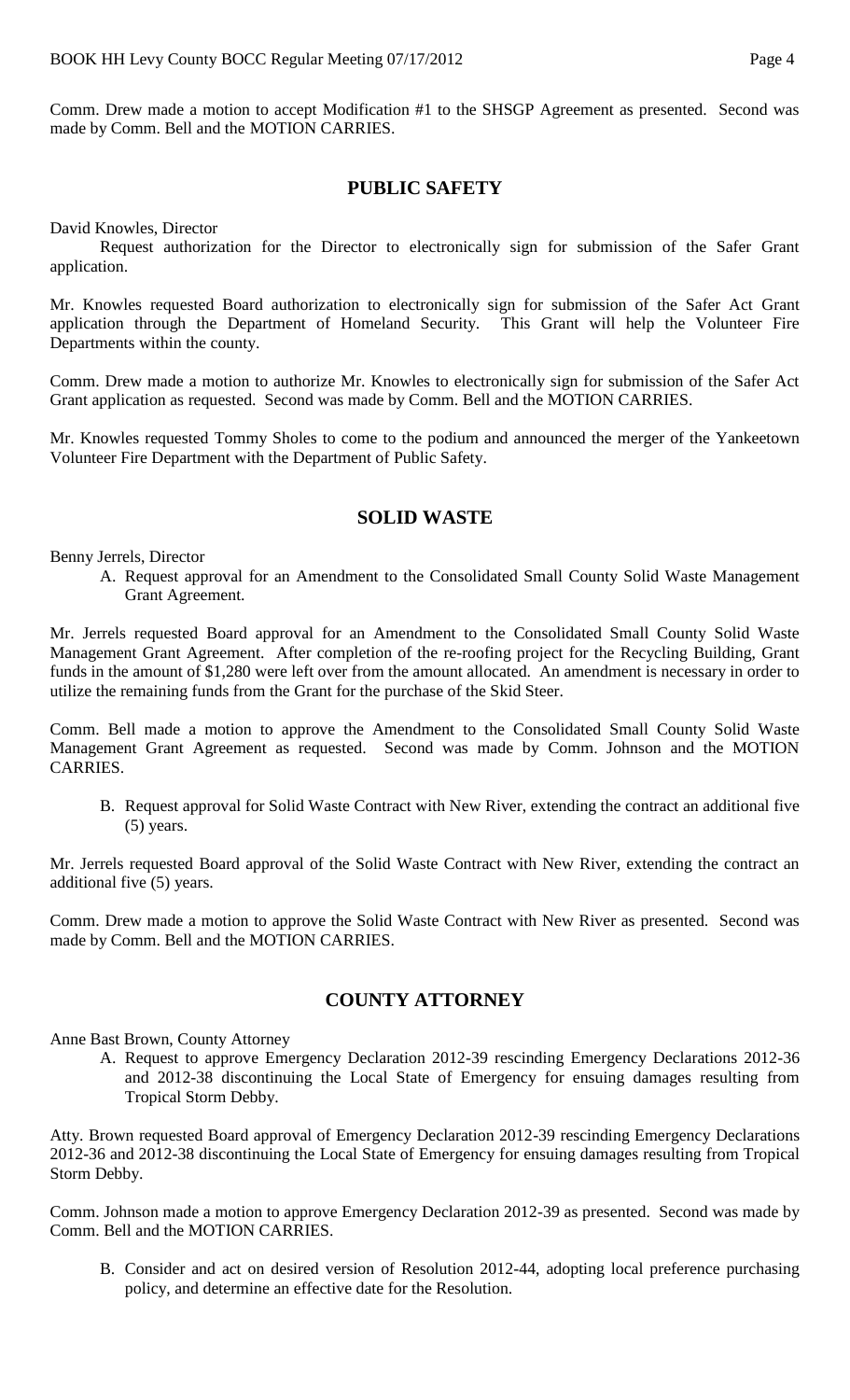Atty. Brown requested the Board consider and act on a desired version of Resolution 2-12-44, adopting a local preference Purchasing Policy and determine an effective date for the Resolution.

The board agreed by consensus to wait until after budget discussions to made a decision on this item. Comments from individuals in the audience were made by Mrs. Cannon and Teresa Barron.

# **NABORS, GIBLIN & NICKERSON**

Heather Encinosa, Nabors, Giblin & Nickerson Request approval of Preliminary Rate Resolutions for the four Annual Assessment Programs; A. Resolution 2012-48, Preliminary Resolution for Fire Protection Services.

Ms. Encinosa presented and requested Board approval of Resolution 2012-48, Preliminary Resolution for Fire Protection Services. Changing from last year are the fire assessments for residential property which were previously assessed in square foot tiers. They are now calculated per square foot. This Resolution also sets a final Public Hearing for September  $11<sup>th</sup>$  at 6:30 P.M. The rates in the Resolution will be included on trim notices sent out to the public and are as follows:

\$110 per dwelling unit \$.33 per square foot for commercial \$.05 per square foot for industrial \$.37 per square foot for institutional \$9.00 per parcel for land up to 160 acres and \$.02 per acre over 160 acres

Questions were asked from the audience by Mrs. Cannon.

Atty. Norm Fugate questioned the methodology of the assessments and asked why the report is not available for the public yet.

Ms. Encinosa answered the report is not yet completed.

Ronnie McQueen asked at the maximum rate established, how much would be generated?

Comm. Stevens answered if everything was completely paid in full, the amount would be \$2,319,378.

Comm. Drew made a motion to approve Resolution 2012-48 as presented. Second was made by Comm. Bell and the MOTION CARRIES.

B. Resolution 2012-45, Preliminary Resolution for EMS Tax Assessment.

Ms. Encinosa presented and requested Board approval of Resolution 2012-45, Preliminary Resolution for EMS Tax Assessment. This Resolution sets a final Public Hearing for September 11<sup>th</sup> at 6:30 P.M. The rates in the Resolution will be included on trim notices sent out to the public and are as follows:

\$119 per dwelling unit \$.07 per square foot for commercial \$.18 per square foot for institutional \$.01 per square foot for industrial/warehouse property

Mrs. Cannon stated she strongly protests not having access to the report before the Board votes and asked what the current residential rate is. Comm. Stevens answered the current residential rate is \$76.

Comm. Drew made a motion to approve Resolution 2012-45 as presented. Second was made by Comm. Bell and the MOTION CARRIES.

C. Resolution 2012-46, Preliminary Resolution for Roadway Maintenance Services Assessments.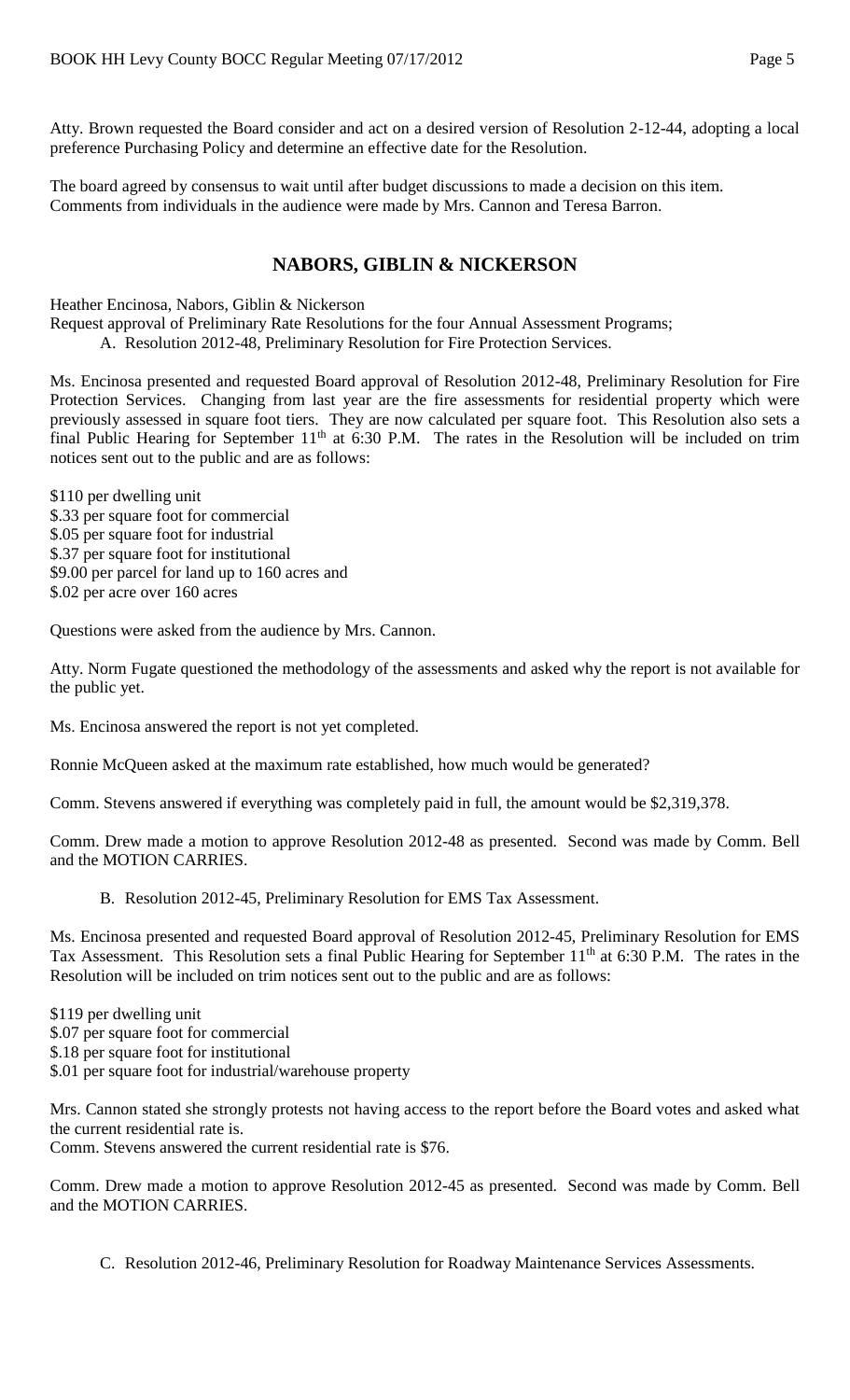Ms. Encinosa presented and requested Board approval of Resolution 2012-46, Preliminary Resolution for Roadway Maintenance Services Assessments. This Resolution sets a final Public Hearing for September 11<sup>th</sup> at 6:30 P.M.

Comm. Bell made a motion to approve Resolution 2012-46 and Resolution 2012-47 as presented. Second was made by Comm. Johnson and the MOTION CARRIES.

D. Resolution 2012-47, Preliminary Resolution for Solid Waste Assessment.

Ms. Encinosa presented and requested Board approval of Resolution 2012-47, Preliminary Resolution for Solid Waste Assessment. She stated the rate is \$25 per parcel, the same as last year.

### **PUBLIC COMMENT**

Teresa Barron apologized to Comm. Bell for how things went in the previous meeting in Chiefland regarding Fire Services.

Atty. Norm Fugate spoke regarding the merging of Fire Departments with the County and requested a public forum for the public to give input on this topic.

Comm. Stevens responded stating this issue has been dealt with in the past with everyone in favor of streamlining services until it comes time to actually do it.

Comm. Drew stated Mr. Knowles is doing a good job working with the Fire Departments and the smaller Fire Departments have approached him about joining in with the county.

Jason Kennedy asked who Mr. Fugate is representing and stated he is not representing the Town of Bronson.

Atty. Fugate stated he is representing the Municipal Fire Departments for the cities he serves.

The Commissioners were in agreement to not hold a forum regarding the Fire Departments.

Susan Haines commented to the Board regarding the "Pledge of Allegiance".

#### **COMMISSIONERS' REPORTS**

Comm. Bell stated the issue of debris from the Suwannee River Fair demolition project may need to be addressed regarding tipping fees.

Comm. Stevens stated Max Agiree from the Bronson Youth League had contacted him and stated there is a Soccer Team from Bronson going to a tournament at Disney World in Orlando and they are asking for financial assistance.

The Commissioners agreed they would check into their Recreation Funds to see how much could be given.

There will be a bake sale fundraiser this Thursday at the Baptist church in Bronson.

The meeting recessed at 10:42 A.M.

The meeting reconvened at 10:55 A.M.

Commissioners agreed to give the same as, but not to exceed what was given last time. Mr. Shipp stated the amounts of what each commissioner had left as follows:

| \$3,979.25 |
|------------|
| \$2,174.20 |
| \$2,217.76 |
| \$1,203.33 |
| \$611.84   |
|            |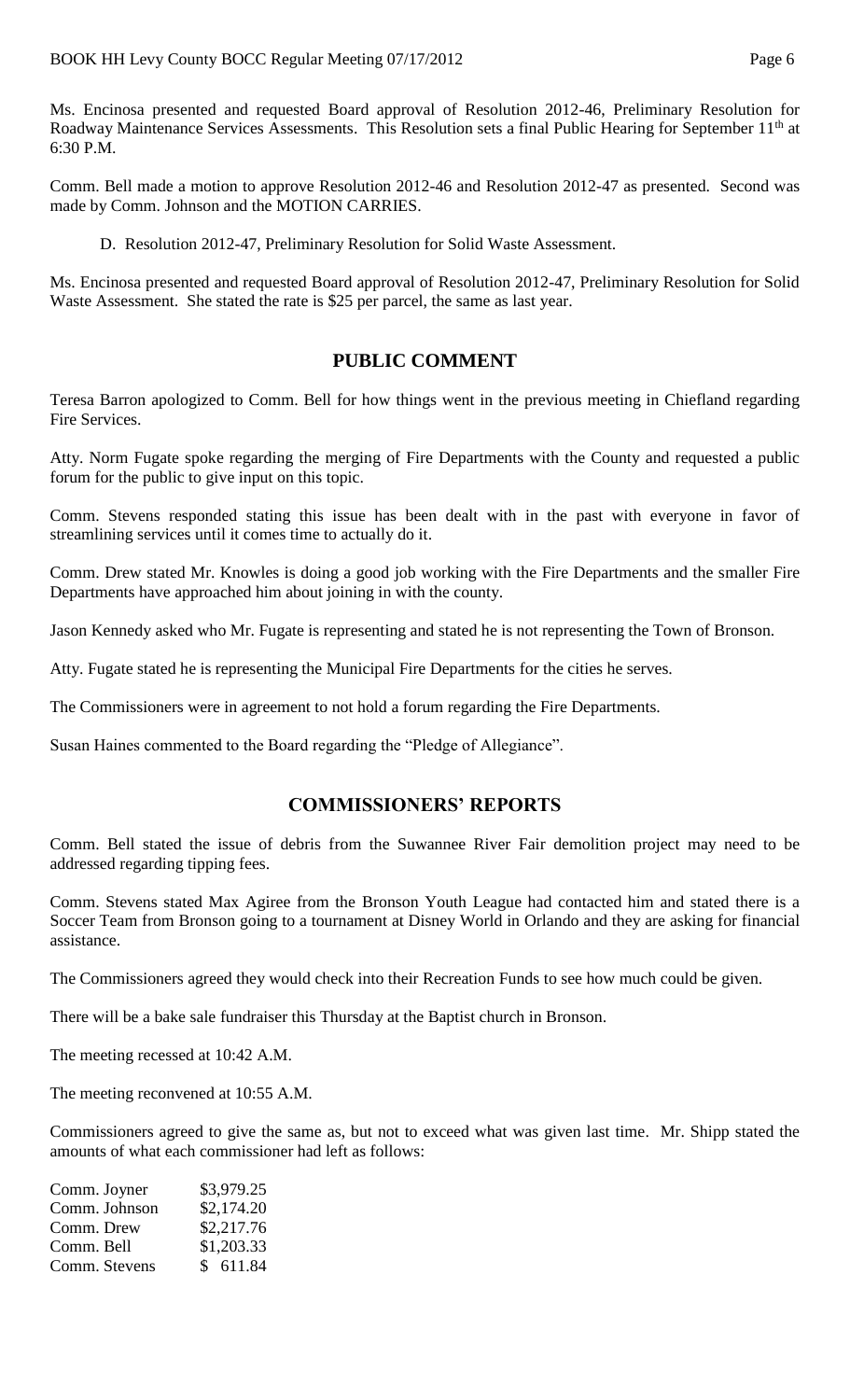The meeting recessed at 10:58 A.M.

The meeting reconvened at 1:07 P.M.

#### **PUBLIC HEARING**

Impasse and vote on resolution of impasse between County and LIUNA Local 630.

Comm. Stevens called the Public Hearing to order at 1:07 P.M.

Atty. Brown stated this Hearing is regarding the impasse on the 2010-2011 Collective Bargaining Agreement between the County and LIUNA Local 630.

Andy Bemis, representing the Local 630 spoke to the Board stating the following issues are at impasse:

- 1. Article 8, Section 1 (Union's proposal to sell back up to eighty (80) hours of accrued leave)
- 2. Article 12, Section 3 (County's proposal to eliminate daily overtime)
- 3. Article 12, Section 3 (Union's proposal to allow accrual of compensatory to eighty (80) hours)
- 4. Article 14, Section 5 (Union's proposal to increase reporting time from a minimum of 3 hours to a minimum of 5 hours)
- 5. Article 15 (Union's proposal for a 3% wage increase)
- 6. Article 22 (Union's proposal for a multi-year agreement: County's proposal for a one year agreement)

Wayne Helsby of the Law Offices of Allen, Norton & Blue, representing the County Coordinator spoke to the Board. He stated the position of the County Coordinator is in these economic times afford these kinds of increases in benefits.

Comm. Stevens asked if there was anyone in the audience wishing to speak for or against the information presented.

Terry Padgett spoke in favor of the proposal given by Mr. Bemis.

Comm. Stevens then asked if the Board members had any comments.

Comm. Bell made a motion to resolve the issue concerning Article 8, Section 1 (Union's proposal to sell back up to eighty (80) hours of accrued leave) in favor of the County Coordinator. Second was made by Comm. Drew and the MOTION CARRIES.

Atty. Brown stated the issue concerning Article 12, Section 3 (County's proposal to eliminate daily overtime) was resolved and a vote would not be necessary.

Comm. Drew made a motion to resolve the issue concerning Article 12, Section 3 (Union's proposal to allow accrual of compensatory to eighty (80) hours) in favor of the County Coordinator. Second was made by Comm. Bell and the MOTION CARRIES.

Comm. Drew made a motion to resolve the issue concerning Article 14, Section 5 (Union's proposal to increase reporting time from a minimum of 3 hours to a minimum of 5 hours) in favor of the County Coordinator. Second was made by Comm. Johnson and the MOTION CARRIES.

Comm. Joyner made a motion to resolve the issue concerning Article 15, Section 1 (Union's proposal for a 3% wage increase) in favor of the County Coordinator. Second was made by Comm. Drew and the MOTION CARRIES.